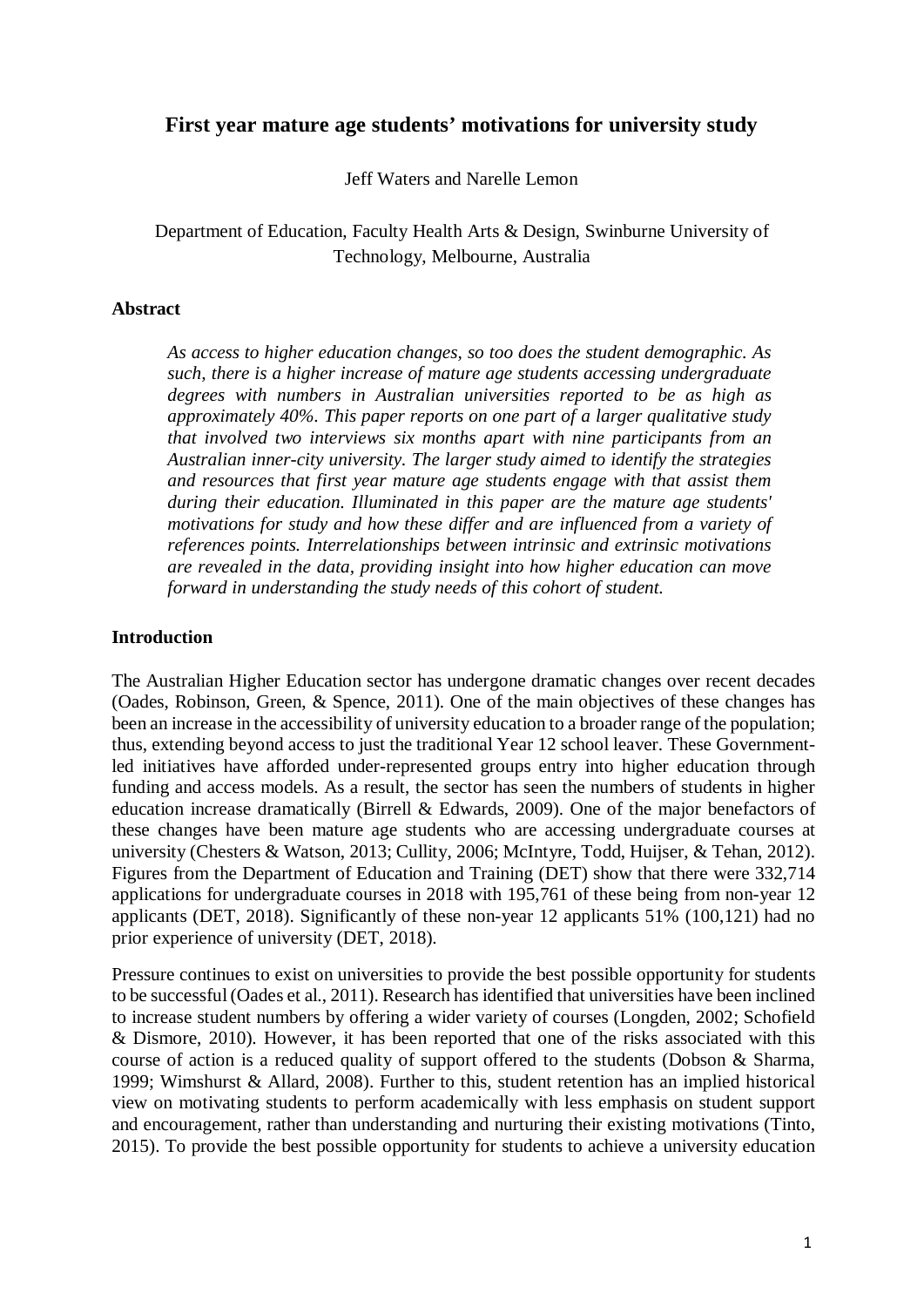it is imperative that institutions offer quality support services that go beyond the academic focus.

Mature age students motivations for study have been shown to be based on a number of variables such as age, personal values, life experience and stage of life, which are markedly different from the traditional younger students (Swain & Hammond, 2011). Research in this area has revealed that mature age students are influenced by a wide range of motivations including self-transformation and unfulfilled potential, validating existing skills and experience with institutionalised credentials, personal interest and changing their life course (Askham, 2008; Reay, Ball, & David, 2002; Willans & Seary, 2011). As described these motivations can commonly be categorized as intrinsic (such as personal interest in a topic) or extrinsic (tied to the utility value of a task, such as gaining a better job), however it has been shown that these have a strong interrelationship when undertaking university studies (Fredman, 2014). Thus, these interconnected motivations play a significant role in the mature aged students undertaking undergraduate level study.

## **Intrinsic motivations**

Intrinsic motivations are internally-driven desires to perform an activity for its own sake and the personal reward without any external factors present (Cherry, 2019). An example of this type of motivation for a mature age student is the desire to gain knowledge from their studies, while the knowledge may assist in other external rewards the initial motivation is for the personal satisfaction achieved. Willans and Seary (2007) discuss gaining new self-knowledge as a key motivator for mature age students as they attempt to change their own perceptions and assumptions regarding their educational abilities. This builds on previous research looking at the characteristics of undergraduate students that identified gaining an understanding of the knowledge and material being taught, rather than just passing subjects was a primary motivator (Archer, Cantwell, & Bourke, 1999).

The unfulfilled potential with a desire to bring about self-transformation has been identified as a key motivator that can have gendered orientations. Britton and Baxter (1999) using a narrative analysis of 21 mature age students and their reasons for attending university found four narratives that were applicable: 1) unfulfilled potential, 2) struggling against the odds, 3) credentialism, and 4) self-transformation. The seven males all identified within the unfulfilled potential and self-transformation narratives, while the remaining female participants' motivations were spread across the four narratives (Britton & Baxter, 1999). Further research in similar cohorts found that understanding their own identities was an important factor in mature age students' motivations (Burke, 2007; Hedges, 2011; Whannell & Whannell, 2015). Especially in the area of class identity the social mobility that can be achieved through education, for example from a working class to a middle-class identity, can be a motivating factor (Baxter & Britton, 2001). This tends to be challenging for females in their family and personal relationships as they can be more susceptible to anxiety and guilt over their changing identity. A possible explanation of this is the strong emotional and affective aspect of moving between classes, which may be more prevalent in working class women and their existing family and personal relationships (Baxter & Britton, 2001).

Engaging with formal study has been shown to be physically, cognitively and emotionally challenging as students' existing identification as a learner, based on previous experience, clash with new perceptions of themselves as learners (Willans & Seary, 2011). Changes to the mature age students' identity and self-image, including increased confidence and self-awareness, are two factors that have been described as being intertwined with study for the mature age student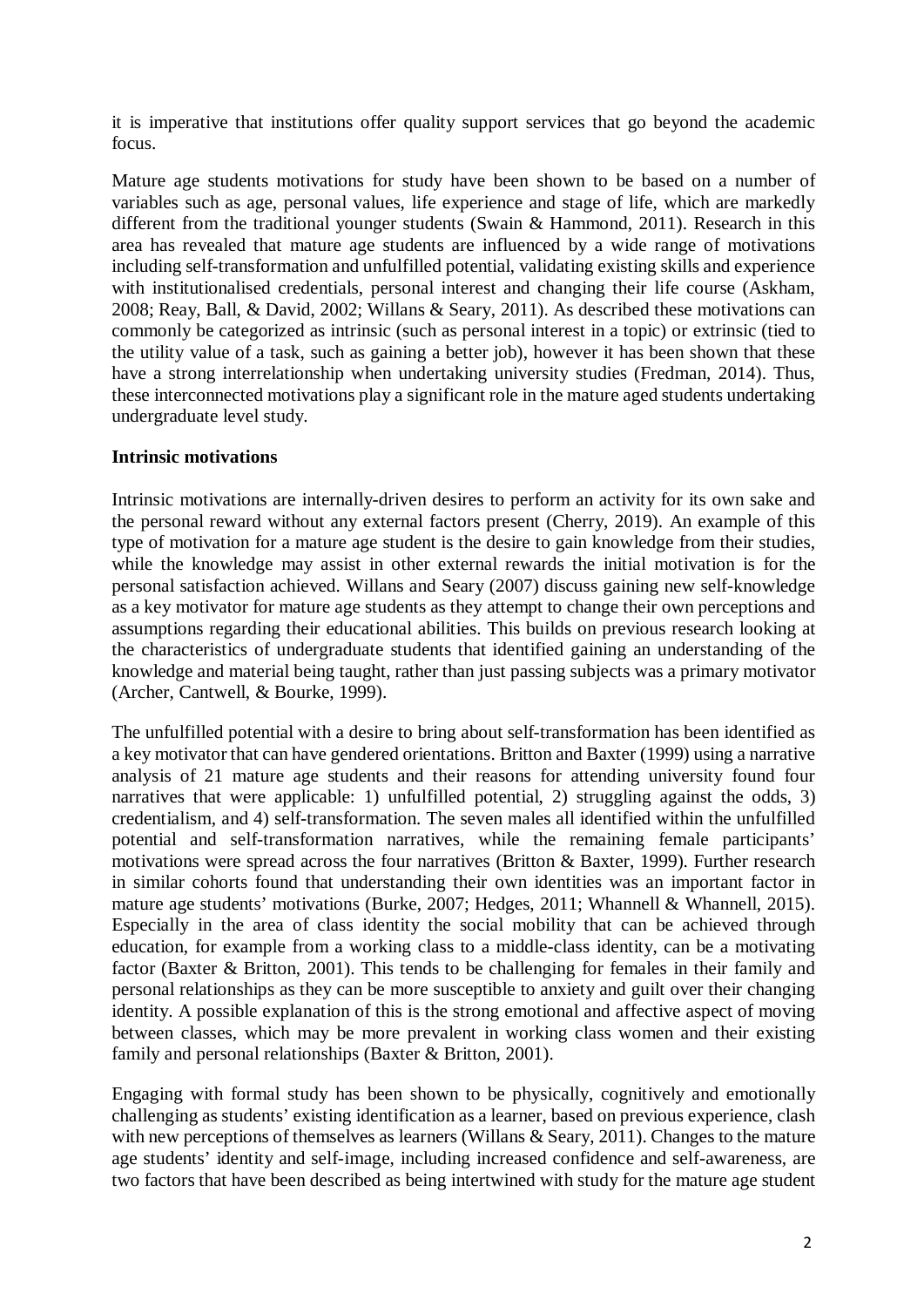(Mercer, 2007). It is suggested that personal growth is not a direct product of acquiring knowledge and learning skills but works together in that the mature age students become more accepting in their understanding of themselves as a learner (Daddow, Moraitis, & Carr, 2012). In many cases this was rooted in past experiences of compulsory education in which the student has formed a learner identity that influences their motivation. In these cases study can be identified as resolving past perceptions in their attempt to change their identity (Mercer, 2007). These motivations are similar to what have been categorised as "proving to oneself" whereby the main motivating factor is personal development (Swain & Hammond, 2011p:608).

Changing and strengthening their personal and cultural identity are significant motivators for specific cohorts who are looking to increase their roles as local and global citizens (Swain & Hammond, 2011p, 608). One study for example, looking at Pacific Islander students, identified how their success at tertiary level could be enhanced through aligning teaching practices and building supportive relationships with peers especially from a similar cultural background, thus influencing intrinsic motivation. Understanding that people of a similar cultural background were attempting tertiary study played a significant motivational role for mature age students (Airini, McNaughton, Langley, & Sauni, 2007). In a similar vein, familial capital has also been identified as providing motivation for mature age students to return to study after a break of some time, as well as an incentive to continue (Airini et al., 2007). It should be noted however, that these two examples are aspirations that provide some insight into the crossover between intrinsic and extrinsic motivations with the personal satisfaction aligning with an external reward by increasing capital in cultural and familial environments.

# **Extrinsic motivations**

Extrinsic motivations are defined as performing a behaviour or engaging in an activity in order to achieve some external reward (Cherry, 2019). One of the most commonly identified extrinsic motivations for mature age students is career aspirations, either changing careers or furthering an existing career by gaining new skills that will assist them. Stone and O'Shea (2013) found that many mature age students from a regional university were motivated by career aspirations with male students more keenly aware of their traditional 'breadwinner' role and focused on completing their studies as quickly as possible. Investing in their career through study has been shown to be a financially beneficial pursuit for mature age students even though they face more substantial risks, economically and socially, than the traditional student (Chesters & Watson, 2013).

A study specifically looking at male mature age students discovered that education allows a shift in social class through employment in positions that were traditionally identified as being out of reach for the 'working class' (Burke, 2007). Snowden and Lewis (2015) identified that mainstream media perpetuates the view of university study being crucial to gaining a 'good job' and this was a factor in the educational choices made by mature age students. Mature age students maintaining their motivation while negotiating new roles and identities is an important factor of student retention, and therefore it is imperative that there are strong support networks in place from both the university and their social lives (Agllias, Howard, Cliff, Dodds, & Field, 2016).

The decision to engage in university study is often precipitated by an event in the mature age students' lives (Stone, 2008). These can be a major life transition such as illness or divorce, but can also include employment changes and children starting education which provides the mature age student with an opportunity to re-evaluate their established ideals and goals (Stone, 2008). There are a number of components that must be taken into consideration and these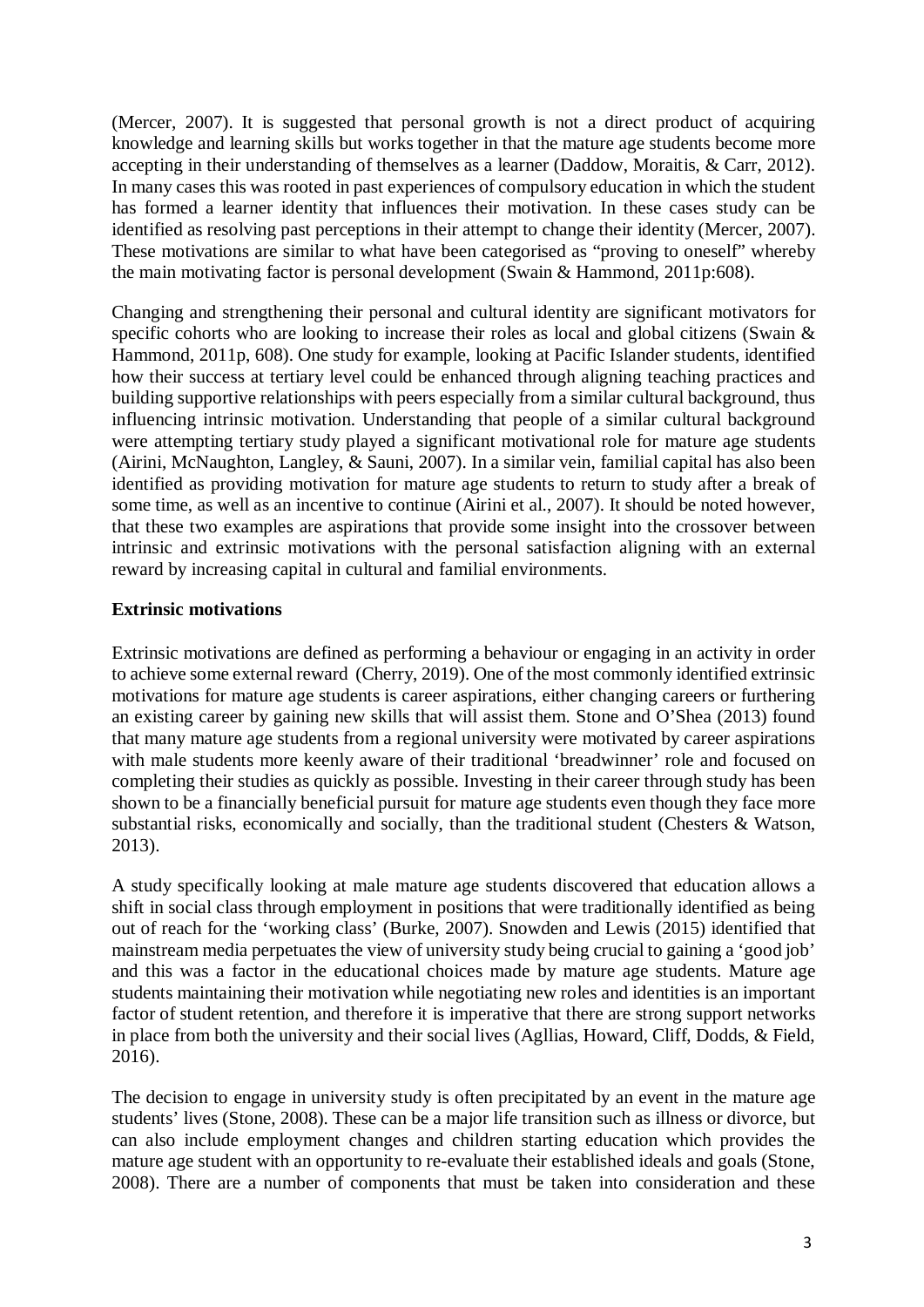include the emotional commitment that university study requires to be successful (Whannell & Whannell, 2015). Bowles et al. (2014) describe a range of factors that are significant in transitioning into university study and established a strong association between motivation, commitment, willingness to succeed and effort, as being key for students to not only transition into university but to maintain their initial momentum throughout their studies.

# **The Current Study**

The research study presented in this paper is one section of a larger PhD research project that is investigating the first-year mature age student university experience. A longitudinal qualitative interview study was undertaken over the participants first year of university during 2017/2018. The first two participant interviews took place in semester two 2017 with follow up interviews taking place in semester one 2018 as these two participants had started university at mid-year enrolment. The remaining seven participants' initial interviews were held in semester one 2018 and second interviews in semester two 2018. The overall project is designed to gain an understanding of mature age students' notions of success as well as trying to identify strategies they develop that are beneficial in their studies. It takes its theoretical position from Bourdieu's (1986, 2010) concepts of cultural capital and habitus to help explain why some strategies are successful. The research presented here aims to highlight the motivations of the students as this was identified as a significant influence for the participants in this study.

# **Methodology**

The research reported in this paper was conducted under the approval of the Swinburne University Human Research Ethics Committee at Swinburne University of Technology (Project 2017/256).

The sample for the current study was nine mature age students from an inner-city university campus in Melbourne, Australia. Participants were invited across the university from various disciplines. Specific inclusion requirements for participation included being over the age of 21 undertaking a first undergraduate degree, with no previous formal study for a two-year period. The sample was populated by responses to flyers that requested 'first year first semester' mature age students. The participant ages ranged from 21 to 45, with eight females and one male. They were enrolled in a variety of programs with their demographics outlined in Table 1.

| Pseudonym                | Sasha                                            | Kylie     | Gabriella      | Jenna     | Jackie     | Louise                                                          | Lawrence            | Gloria | <b>Brooke</b>                       |
|--------------------------|--------------------------------------------------|-----------|----------------|-----------|------------|-----------------------------------------------------------------|---------------------|--------|-------------------------------------|
| Age                      | 26                                               | 25        | 21             | 33        | 23         | 26                                                              | 41                  | 45     | 23                                  |
| Gender                   | F                                                | F         | F              | F         | F          | F                                                               | М                   | F      | F                                   |
| Work                     | F/T                                              | <b>NE</b> | P/T            | <b>NE</b> | P/T        | NΕ                                                              | <b>NE</b>           | NE     | <b>NE</b>                           |
| <b>Degree</b><br>program | Busin-<br>$\text{ess}/$<br>Social<br>Scienc<br>e | Arts      | <b>Nursing</b> | Arts      | <b>ICT</b> | Busin-<br>$\frac{\text{ess}}{\text{So}}$<br>cial<br>Scienc<br>e | Computer<br>Science | Design | Media &<br>Comm-<br>unicati-<br>ons |
| <b>Study Load</b>        | F/T                                              | F/T       | F/T            | F/T       | F/T        | P/T                                                             | F/T                 | P/T    | F/T                                 |

 $\overline{NB: FT} = Full$  time,  $\overline{PT} = Part$  time,  $\overline{NE} = Not$  employed

#### **Table 1. Participant profiles**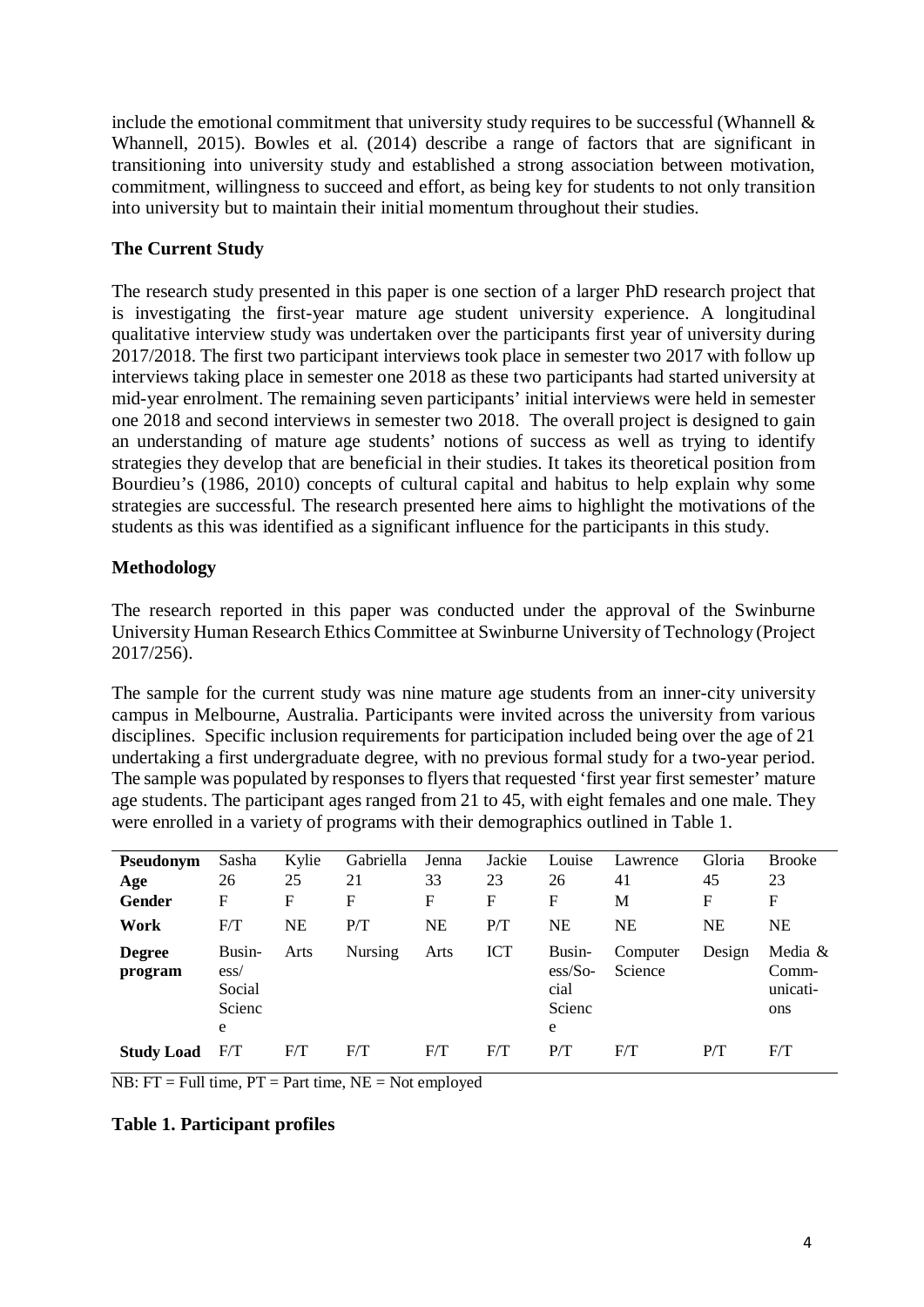After participants provided informed consent, semi-structured interviews were conducted with questions aimed to allow the participants to express their experiences at university. The interview data was transcribed and coded thematically using a combination of inductive and deductive approaches guided by research questions and an initial coding framework informed by literature broadly influenced by the four key areas of: motivations, notions of success, student experience, and theory/method. During analysis these themes were expanded to identify more concepts and data that illustrated specific themes. The data was cross checked for reliability of emergent themes as a part of exploring the data for patterns and relationships, to find explanations for what was observed (Boeije, 2010, p.76).

## **Findings and Discussion**

In this section of the paper we unpack the motivations identified by the participants across time (interview one and two), followed by a concluding section that looks at shifts and recommendations of mature age students' motivations.

## *Motivations described in first semester of study*

Attending university in an attempt to gain knowledge that will lead to career opportunities was the most significant motivator in the initial interview for the participants of this study. This has been identified as a self-transformation motivation (Askham, 2008). In most cases the insights into their motivations generally revolved around gaining knowledge although this was specifically with a view to increasing their employability. All participants spoke at some point about future endeavours being a significant motivation in their consideration of university study. This adds support for the interrelationship of intrinsic and extrinsic motivations (Fredman, 2014).

Participants identified their previous employment experiences and their desire to make changes, as Sasha explains "*I have done a lot of things career wise, so my motivation is to finally get…you know do something that I want to do…as a job*". Education has been identified as an important factor in accessing opportunities that may not have been previously available (Burke, 2007; Mercer, 2007) Jenna was very forthright in her desire to open up opportunities that had the potential to increase her social position through employment:

I was stuck in a dead end job that had no meaning and when I applied for other jobs, I didn't actually want to work there it was just another dead end job that was going nowhere. So, I felt like I was not really open to everything that I could possibly achieve. So, going to uni hopefully broadens my career in a way that I wouldn't have been able to do not going to uni.

These initial interviews with the participants and the specific question of their motivation for attending university identified a similar pattern to previous research that has illuminated selftransformation and life transitions as significant influences for mature aged students (Stone, 2008; Swain & Hammond, 2011).

While these examples illustrate how mature age students' often use their studies to move into different careers, there were at least two participants who described skills that they had already built without formal accreditation. Thus, credentialism within their industry was a motivation. Gloria explained she had been a media producer for a number of years but was finding it difficult to break into her passion for animation production: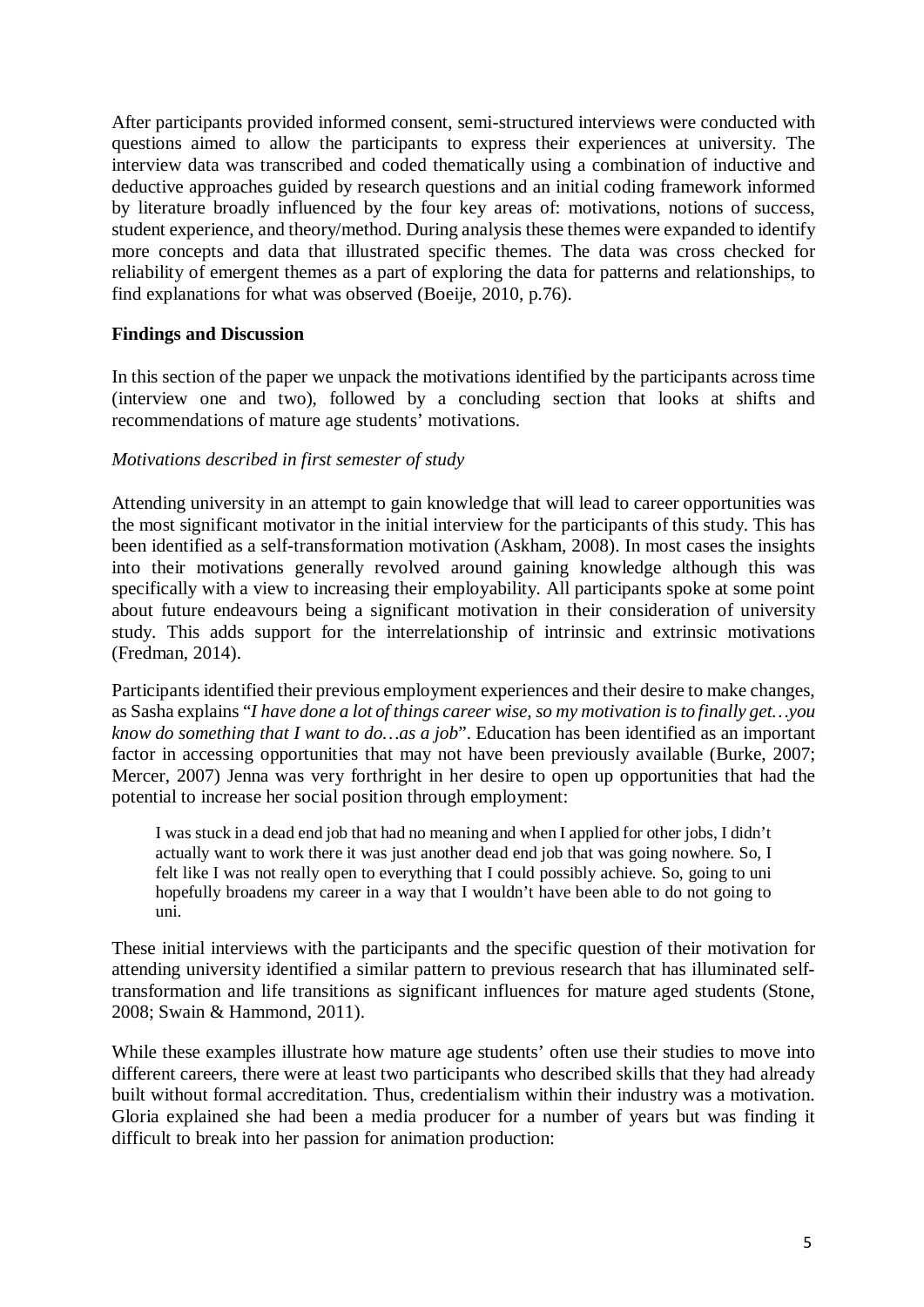So, what happened was I decided that I needed to upskill in some way and it needed to be substantial and it needed to be long-term, and this was it, because I've tried a lot of things. I've done a lot of things… Then I can work across and I can incorporate all those different medias I've got – yeah. So, I know how to assemble and pull things out and put things in a way.

A potentially more significant example of requiring credentials in their previous industry was Lawrence who had worked in Information Technology (IT) in China but found that his qualifications were not recognised in Australia. In his first interview, Lawrence revealed the complexity involved in study for mature age students as while his wife had been studying, he had provided for his family:

Interviewer: have you been working in computers and networking? Lawrence: Yeah in China, I just come here, I have been in Australia for four years but the first two years I work as a cleaner. After my wife graduated from the university, she got a job and now it is my turn [to study].

The brief response from Lawrence highlights multiple motivations surrounding credentialism as well as linking to his cultural and personal identity. The cultural and familial capital is important as it was his 'duty' to provide, by working in a position outside of his preferred field. The fact that he now saw it as 'my turn' provides some evidence of strengthening his personal identity (Swain & Hammond, 2011).

Returning to study and the value on grades also emerged as a core consideration for the mature age student making the decision to study for the first time at university. Kylie was focused on gaining good grades to allow her to transition to her preferred course of study:

Kylie: I think it's the grades as well as the knowledge for me, it's both. I need the grades to be able to pass to get looked at to get into the double degree, hopefully. And then yeah, I need the knowledge to be able to teach it. Interviewer: So, the grades is almost like a pathway? Kylie: Yeah for me. Interviewer: whereas the knowledge is something that you want for later on? Kylie: Yeah.

For Brooke, the idea of good grades would lead to other opportunities once she had finished studying, although she wasn't clear on the relationship: "*I think like my original desired outcome was to get good grades and to get a job out of it somehow*". Even though she was unclear about the practical aspects of linking grades with outcomes, this provides an example of the complex relationship between intrinsic and extrinsic motivations (Fredman, 2014).

#### *Motivations described in semester two of study*

During the second interview there had been a marked shift in the motivations for the majority of participants. Participants who described examples of extrinsic motivations that aligned with careers appeared to identify focus and commitment as beneficial to maintaining momentum (Bowles et al., 2014). Attitude to study was key to this motivation. An example was provided by Sasha who had changed employment and was now studying online rather than on campus to support this shift in study/work/life balance. In her second interview she revealed the shift in her study delivery mode highlighted her want to succeed: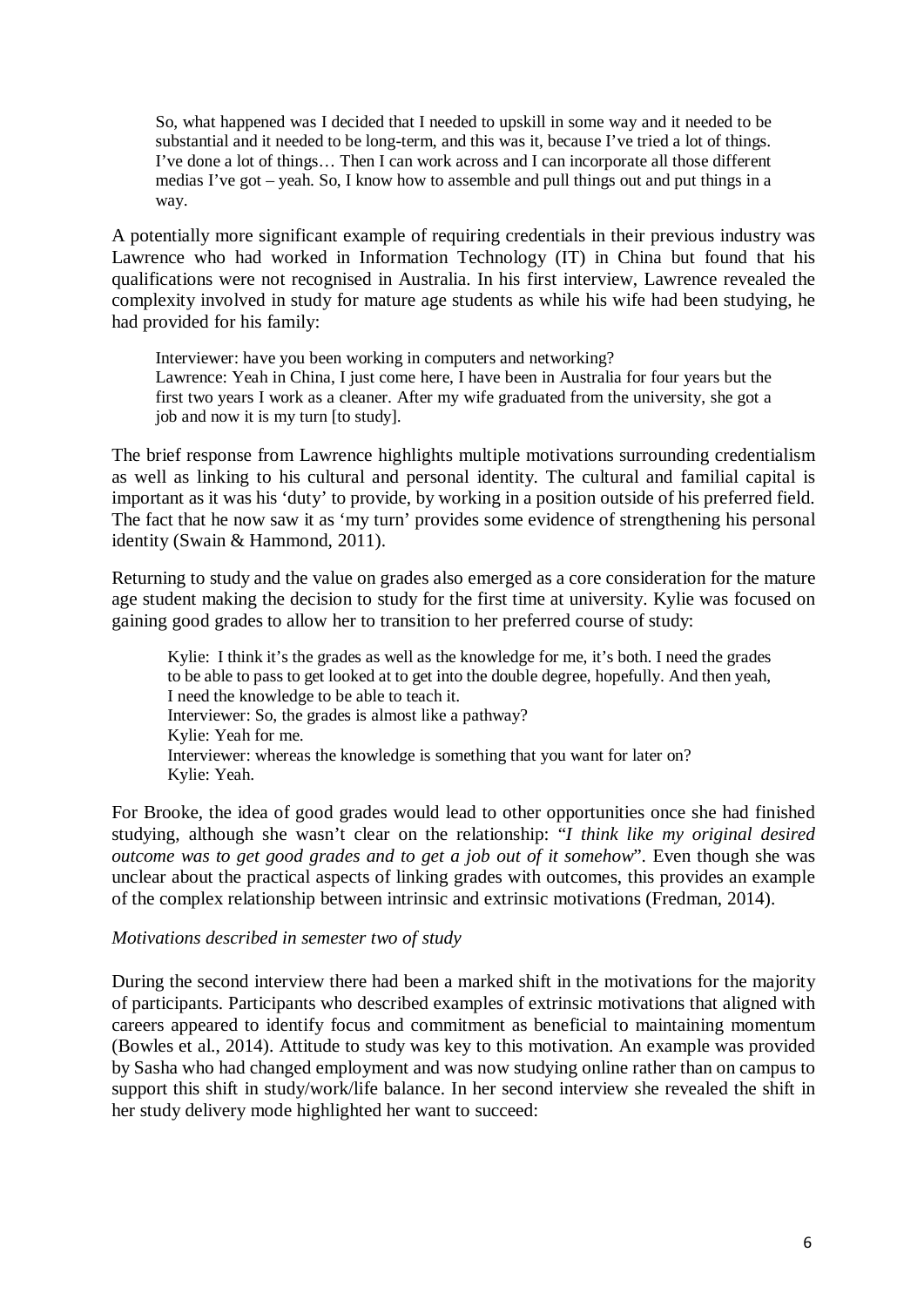Sasha: It's like harder. Studying online is harder. And I've done it before. You know when I was 21, I studied online and worked full time and I ended up stopping and I really…that's what I don't want to do...I really want to stick it out... Interviewer: What makes you so sure that you are going to do it this time? Sasha: Well I think my attitude is different, my motivation for studying is different, I'm older. Like, I don't want to bust my balls, you know I don't want to be tired and stay up late and give up my free time for nothing. Interviewer: So, your time is more valuable. Sasha: Yeah, definitely. By no means, I don't think I'm old but I'm definitely nearing thirty. I want to have a career that I love and want to be in. So, yeah, it's different. My attitude and mentality are different this time around.

Kylie had described some bureaucratic issues in transferring to a double degree in Education and Arts, but was focused on achieving her goal even if it meant changing universities. Once again attitude and motivation were closely aligned for the mature age student:

Interviewer: So, your motivations haven't changed at all? Kylie: I am going to be a secondary history teacher. Interviewer: Yep. You're pretty set. Kylie: Yep. I'll go to Ballarat [location of another university] if I have to. They'll let me in.

For other participants their motivation was similar to the first interview six months earlier, however, their enthusiasm had changed based on their grades from first semester. Gabriella mentioned that her motivation was the same, but her commitment had increased as she had achieved a high standard in first semester, and this was driving her to maintain the standard:

Yeah, I think it's probably stayed the same…the reason I'm in the course is the same reasons…But I think like doing first semester as well that kind of motivated me to continue as well. And like… I finished first semester overall with a really high standard so I think that has motivated me to keep up my work. It's not like I'm feeling like I'm doing all this study and it's not getting me anywhere.

Conversely, Jackie had found that she was struggling with focus and motivation to continue in the same course and she was trying to maintain some sense of commitment until the end of the university year:

And that was before, I just want to quit, when I started struggling…now I just say, "I just want to keep my head above the water", before I would have put it in the too hard basket…but I guess I just keep pushing through it. What else would I do anyway?

Jackie's motivation is an example of how changes to the mature age students identity and selfimage occur as part of the process (Mercer, 2007). Her confidence to move through the experience and difficulties demonstrates how a self-awareness is interwoven with personal development and the experience of studying. This was also revealed by Brooke as she became more accepting in her understanding of herself as a learner, in association to finding it hard to relate the course material to her desired goals she explained how it was a difficult journey that she wasn't prepared for:

I feel like I just don't have the mental power…so if ok, if you're an accountant, you do your degree and then you get a job, if you're a teacher you do your degree and you get a job. You don't need like crazy amount of experience…it's like a pathway, but with media, it's like…a winding road, and it's forward and back and there is lots of road works, you can't just go straight. You can't go like "I've got a degree and here it is"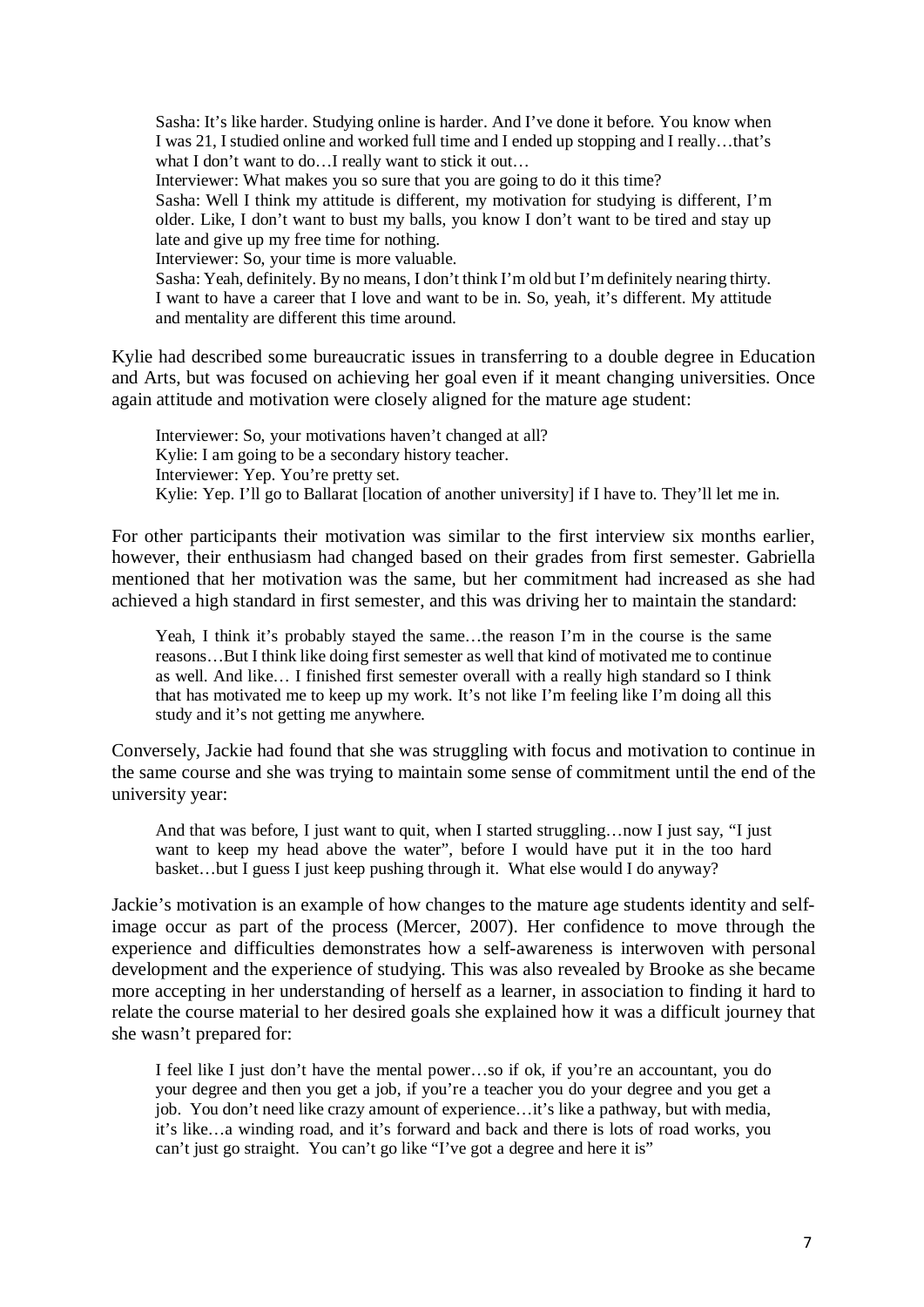Further to this she was finding study a burden that was potentially interfering with other aspects of her life:

Like I'm getting married at the end of next year, and I just want to be like stable at that point, I just want comfort and stability like… I mean, everyone is different and it's like some people are less sensitive that others, it really depends on how sensitive you are and stuff but for me, it's kind of like exhausted me like really run me down.

Studying as a mature age student is transformational (Askham, 2008). And we would argue that the personal growth and identity shifts are also closely linked to the individual also seeing value in both the process of self-development as well as the study content. Jackie and Brooke's cases provide support to Tinto's (2015) theory that students need to understand the value within the curriculum to justify their time and effort. With both these cases, the reflections connected to their feelings that the knowledge they are receiving is not aligned with their end goals is an important consideration in their continuing studies, and subsequent motivations. Revealing tensions between intrinsic and extrinsic motivations that can occur for mature age students.

# **Conclusion**

This paper provides a glimpse into the motivational aspirations of mature age students and how they play an important role in their university education. In some cases, the initial motivations that provided the impetus for study were continuous throughout the first year. Kylie's insistence that she was *"going to be a secondary teacher"* was the reason she started university and had not changed. This is a similarly extrinsic motivation to Sasha who was using study to *"have a career that I love and want to be in"*. These career motivations have been well documented in previous research and it is not surprising that they are included here.

What was somewhat unexpected were the changes in motivation that occurred from first to second semester. There were positive changes, such as Gabriella, who shared *"I finished first semester overall with a really high standard so I think that has motivated me to keep up my work".* This identifies how the motivations can be both intrinsic in that she felt that study was worthwhile, as well as extrinsic in achieving a tangible good grade. Motivation waning was an issue for a number of participants who were struggling to maintain momentum among other aspects of their life, for example, Brooke who commented that university was *"kind like a burden at the moment".* 

It is incumbent on universities to make provisions, in policy and practice, both academically and in pastoral care that are in the best interests of the students to allow them to continue their studies in a welcoming and supportive environment. One of the key findings from this research is that the motivations can change throughout a student's studies and this can have a dramatic effect on their ability to continue. To their credit none of the participants in this study had stopped studying even though some were questioning their choices.

This paper provides some interesting information regarding the mature age student motivations and their changes over the first year. While this study highlighted the experience of nine mature age students from a single university, it does provide an insight into the underlying motivations that mature age students arrive at university with and how these change. As has been expressed in previous research the mature age student motivations can be quite different to the 'traditional' university student. With the expanding intake of mature age students, it would be worthwhile to look specifically at their changing motivations alongside understanding the institutional role in supporting mature age students maintain motivation to successfully complete their university studies. It would be worthy of scrutiny to expand this study to a larger cohort and across a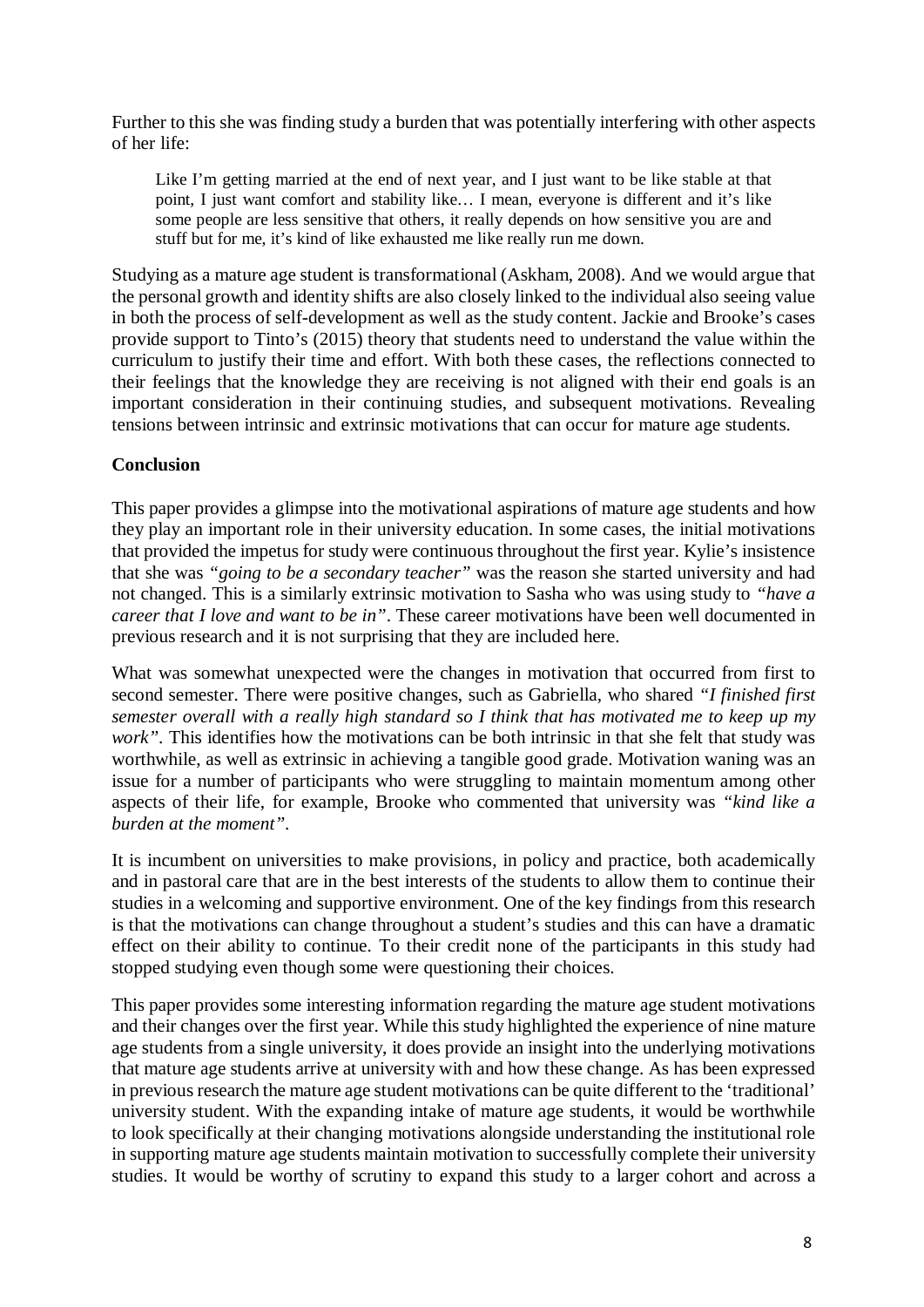number of institutions to gain a more comprehensive understanding of the role of motivations play in the mature age student experience.

### **References**

- Agllias, K., Howard, A., Cliff, K., Dodds, J., & Field, A. (2016). Students' Experiences of University and an Australian Social Work Program: Coming, Going, Staying. *Australian Social Work, 69*(4), 468-480. doi:10.1080/0312407X.2015.1090464
- Airini, McNaughton, S., Langley, J., & Sauni, P. (2007). What educational reform means: lessons from teachers, research and policy working together for student success. *Educational Research for Policy and Practice, 6*(1), 31-54. doi:10.1007/s10671-007-9028-8
- Archer, J., Cantwell, R., & Bourke, S. (1999). Coping at University: an examination of achievement, motivation, self-regulation, confidence, and method of entry. *Higher Education Research & Development, 18*(1), 31-54. doi:10.1080/0729436990180104
- Askham, P. (2008). Context and identity: exploring adult learners' experiences of higher education. *Journal of Further and Higher Education, 32*(1), 85-97. doi:10.1080/03098770701781481
- Baxter, A., & Britton, C. (2001). Risk, identity and change: Becoming a mature student. *International Studies in Sociology of Education, 11*(1), 87-104. doi:10.1080/09620210100200066
- Birrell, B., & Edwards, D. (2009). The Bradley Review and Access to Higher Education in Australia. *Australian Universities' Review, The, 51*(1), 4-13.
- Boeije, H. (2010). *Analysis in Qualitative Research*. London England: Sage Publications Ltd.
- Bourdieu, P. (1986). The forms of capital. In J. G. Richardson (Ed.), *Handbook of theory and reserach for the sociology of education* (pp. 241-257). New York: Greenwood Press.
- Bourdieu, P. (2010). *Distinction : a social critique of the judgement of taste*: London : Routledge.
- Bowles, A., Fisher, R., McPhail, R., Rosenstreich, D., & Dobson, A. (2014). Staying the distance: students' perceptions of enablers of transition to higher education. *Higher Education Research & Development, 33*(2), 212-225. doi:10.1080/07294360.2013.832157
- Britton, C., & Baxter, A. (1999). Becoming a Mature Student: gendered narratives of the self. *Gender & Education, 11*(2), 179-193. doi:10.1080/09540259920681
- Burke, P. (2007). Men accessing education: masculinities, identifications and widening participation. *Br. J. Sociol. Educ., 28*(4), 411-424. doi:10.1080/01425690701369335
- Cherry, K. (2019). Motivation:Psychological factors that guide behaviour. Retrieved from https://www.verywellmind.com/what-is-motivation-2795378
- Chesters, J., & Watson, L. (2013). Returns to education for those returning to education: evidence from Australia. *Studies in Higher Education, 39*(9), 1634-1648. doi:10.1080/03075079.2013.801422
- Cullity, M. (2006). Challenges in understanding and assisting mature-age students who participate in alternative entry programs. *Australian Journal of Adult Learning, 46*(2), 175-201.
- Daddow, A., Moraitis, P., & Carr, A. (2012). Non-traditional students in tertiary education: interdisciplinary collaboration in curriculum and pedagogy in community services education in Australia. *International Journal of Inclusive Education*, 1-10. doi:10.1080/13603116.2012.685765
- DET. (2018). Undergraduate Applications, Offers and Acceptances 2018 Report. Retrieved from https://docs.education.gov.au/system/files/doc/other/undergraduate\_applications\_offers\_ and acceptances 2018.pdf
- Dobson, I. R., & Sharma, R. (1999). Student performance and the cost of failure. *Tertiary Education and Management, 5*(2), 141-157. doi:10.1080/13583883.1999.9966987
- Fredman, N. (2014). Understanding motivation for study: Human capital or human capability? *International Journal of Training Research, 12*(2), 93-105. doi:10.1080/14480220.2014.11082033